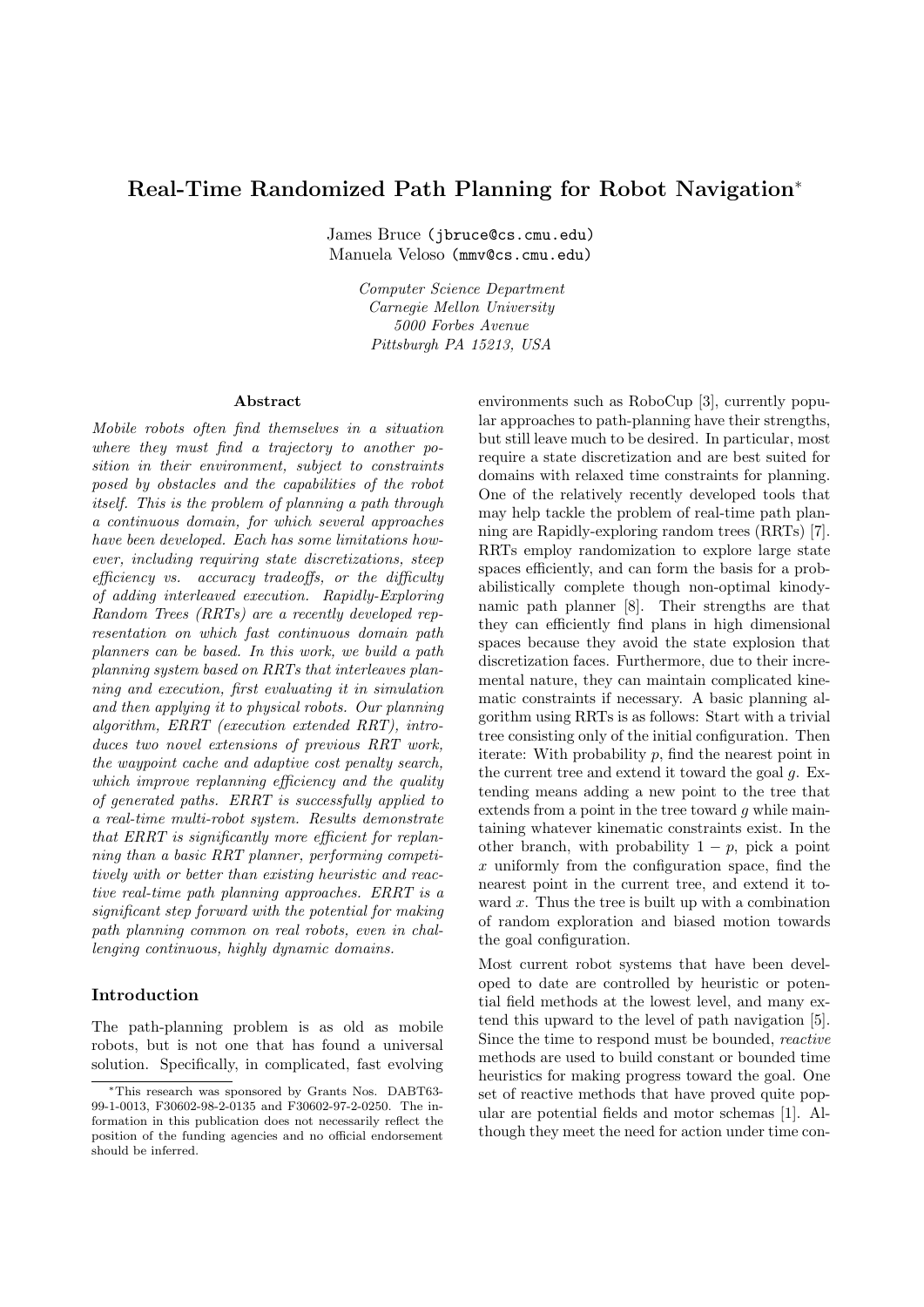straints, these methods suffer from the lack of lookahead, which can lead to highly non-optimal paths and problems with oscillation. This is commonly accepted, and dealt with at a higher layer of the system that detects failure or a local minimum and tries to break out of it. RRTs, as used in our work and presented in this paper, should provide a good compliment for very simple control heuristics, and take much of the complexity out of composing them to form a navigation system. Specifically, local minima can be reduced substantially through lookahead, and rare cases need not be enumerated since the planner has a nonzero probability of finding a solution on its own through search. Furthermore, an RRT system can be fast enough to satisfy the tight timing requirements needed for fast navigation.

While not as popular as heuristic methods, nonreactive planning methods for interleaved planning and execution have been developed, with some promising results. Among these are agent-centered  $A^*$  search methods [4] and the D<sup>\*</sup> variant of  $A^*$ search [9]. However, using these planners requires discretization or tiling of the world in order to operate in continuous domains. This leads to a tradeoff between a higher resolution, with is higher memory and time requirements, and a low resolution with non-optimality due to discretization. Most of the features of agent-centered search methods do not rely on A\* as a basis, however, so we can achieve many of their benefits using an RRT based planner which fits more naturally into domains with continuous state spaces. The RRT planner we developed is roughly competitive with these other methods in that both can meet tight timing requirements and can reuse information from previous plans, but at this point it does not perform significantly better either. Its strength instead lies mainly as a proof of concept, since the base RRT system is relatively easy to extend to environments with moving obstacles, higher dimensional state spaces, and kinematic constraints. The primary goal of our work was thus to demonstrate the feasibility of an RRT-based algorithm on a real robot planning at real-time rates. This work appears to be the first successful application of an RRT planner to a real mobile robot [6].

In order to make online planning efficient enough to be practical, two novel additions to the planning algorithm are introduced, specifically the waypoint cache for replanning and adaptive cost penalty search. The second section of this paper defines the basic RRT algorithm. The next section introduces our ERRT contribution. We then describe the implementations for simulated and real robot domains. Specifically, ERRT is applied to a multi-robot domain with small, fast moving, remote computercontrolled robots with a single overhead camera providing global sensing. Plans are reconstructed 30 times a second, because in a continuous domain, failure is constant due to deviations of the real system from its model. Finally, the last section offers concluding remarks and some lessons learned about working with RRT planners.

### RRT Planning

#### Basic RRT Algorithm

In essence, an RRT planner searches for a path from an initial state to a goal state by expanding a search tree. For its search, it requires the following three domain-specific function primitives:

Function Extend (env:environment,current:state, target:state):state Function Distance (current:state,target:state):real

Function RandomState ():state

First, the Extend function calculates a new state that can be reached from the target state by some incremental distance (usually a constant distance or time), which in general makes progress toward the goal. If a collision with an obstacle in the environment would occur by moving to that new state, then a default value, EmptyState, of type state is returned to capture the fact that there is no "successor" state due to the obstacle. In general, any heuristic methods suitable for control of the robot can be used here, provided there is a reasonably accurate model of the results of performing its actions. The heuristic does not need to be very complicated, and does not even need to avoid obstacles (just detect when a state would hit them). However, the better the heuristic, the fewer nodes the planner will need to expand on average, since it will not need to rely as much on random exploration. Next, the function Distance needs to provide an estimate of the time or distance (or any other objective that the algorithm is trying to minimize) that estimates how long repeated application of Extend would take to reach the goal. Finally, RandomState returns a state drawn uniformly from the state space of the environment.

For a simple example, a holonomic point robot with no acceleration constraints can implement Extend simply as a step along the line from the current state to the target, and Distance as the Euclidean distance between the two states. Table 1 shows the complete basic RRT planner with its stochastic decision between the search options:

• with probability  $p$ , it expands towards the goal minimizing the objective function Distance,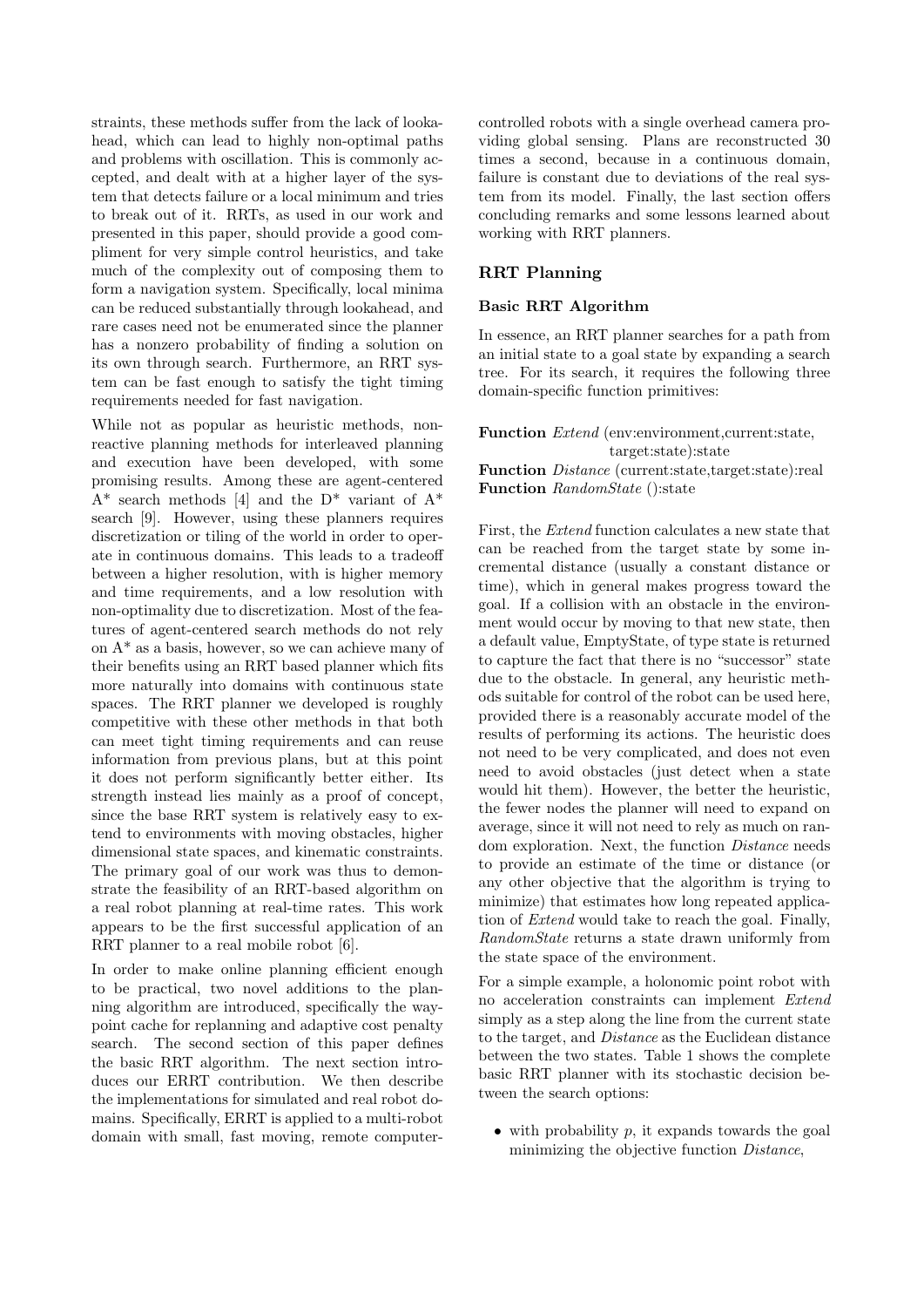• with probability  $1 - p$ , it does random exploration by generating a RandomState.

```
function RRTPlan (env:environment,initial:state,
                     goal:state):rrt-tree
    var nearest,extended,target:state;
    var tree:rrt-tree;
    nearest := initial;rrt-tree := initial:
    while(Distance (nearest,goal) \lt threshold)
        target = ChooseTarget (goal);
        nearest = Nearest (tree, target);
        extended = Extend (env, nearest, target);if extended \neq EmptyState then
             AddNode (tree,extended);
    return tree;
function ChooseTarget (goal:state):state
    var p:real;
    p =UniformRandom in [0.0 \dots 1.0];
    if 0 < p < GoalProb then
        return goal;
    else if GoalProb < p < 1 then
        return RandomState();
function Nearest (tree:rrt-tree,target:state):state
    var nearest:state;
    nearest := EmptyState;
    foreach state s in current-tree
        if Distance (s,target) \ltDistance (nearest,target) then
            nearest := s;return nearest;
```
Table 1: The basic RRT planner stochastically expands its search tree to the goal or to a random state.

The function Nearest uses the distance function implemented for the domain to find the nearest point in the tree to some target point outside of it. Choose-Target chooses the goal part of the time as a directed search, and otherwise chooses a target taken uniformly from the domain as an exploration step. Finally, the main planning procedure uses these functions to iteratively pick a stochastic target and grow the nearest part of the tree towards that target. The algorithm terminates when a threshold distance to the goal has been reached, though it is also common to limit the total number of nodes that can be expanded to bound execution time.

# Extended RRT Algorithm - ERRT

Some optimizations over the basic described in existing work are bidirectional search to speed planning, and encoding the tree's points in an efficient spatial data structure [2]. In this work, a KD-tree was used to speed nearest neighbor lookup, but bidirectional search was not used because it decreases the generality of the goal state specification (it must then be a specific state, and not a region of states). Additional possible optimizations include a more general biased distribution, which was explored in this work in the form of a waypoint cache. If a plan was found in a previous iteration, it is likely to yield insights into how a plan might be found at a later time when planning again; The world has changed but usually not by much, so the history from previous plans can be a guide. The waypoint cache was implemented by keeping a constant size array of states, and whenever a plan was found, all the states in the plan were placed into the cache with random replacement. This stores the knowledge of where a plan might again be found in the near future. To take advantage of this for planning, Table 2 shows the modifications to the function ChooseTarget.

| <b>function</b> <i>ChooseTarget</i> '(goal:state):state |
|---------------------------------------------------------|
| var preal;                                              |
| var i: integer:                                         |
| $p =$ Uniform Random in $[0.0 \dots 1.0]$ ;             |
| $i =$ Uniform Random in $[0 \dots NumWayPoints-1]$ ;    |
| if $0 < p <$ GoalProb then                              |
| return goal:                                            |
| else if $GoalProb < p <$ Goal $Prob+WayPointProb$       |
| then                                                    |
| return WayPointCache i ;                                |
| else if $GoalProb+WayPointProb < p < 1$ then            |
| return $RandomState();$                                 |

Table 2: The extended RRT planner stochastically expands its search tree to the goal; to a random state; or to a waypoint cache.

With ERRT, there are now three probabilities in the distribution of target states. With probability  $P[goal]$ , the goal is chosen as the target; With probability  $P[waypoint]$ , a random waypoint is chosen, and with the remaining probability a uniform state is chosen as before. The way the extended algorithm progresses is illustrated in Figure 1. Typical values used in this work were  $P[goal] = 0.1$  and  $P[waypoint] = 0.6$ . Another extension was adaptive beta search, where the planner adaptively modified a parameter to help it find shorted paths. A simple RRT planner is building a greedy approximation to a minimum spanning tree, and does not care about the path lengths from the initial state (the root node in the tree). The distance metric can be modified to include not only the distance from the tree to a target state, but also the distance from the root of the tree, multiplied by some gain value. A higher value of this gain value (beta) results in shorter paths from the root to the leaves, but also decreases the amount of exploration of the state space, biasing it to near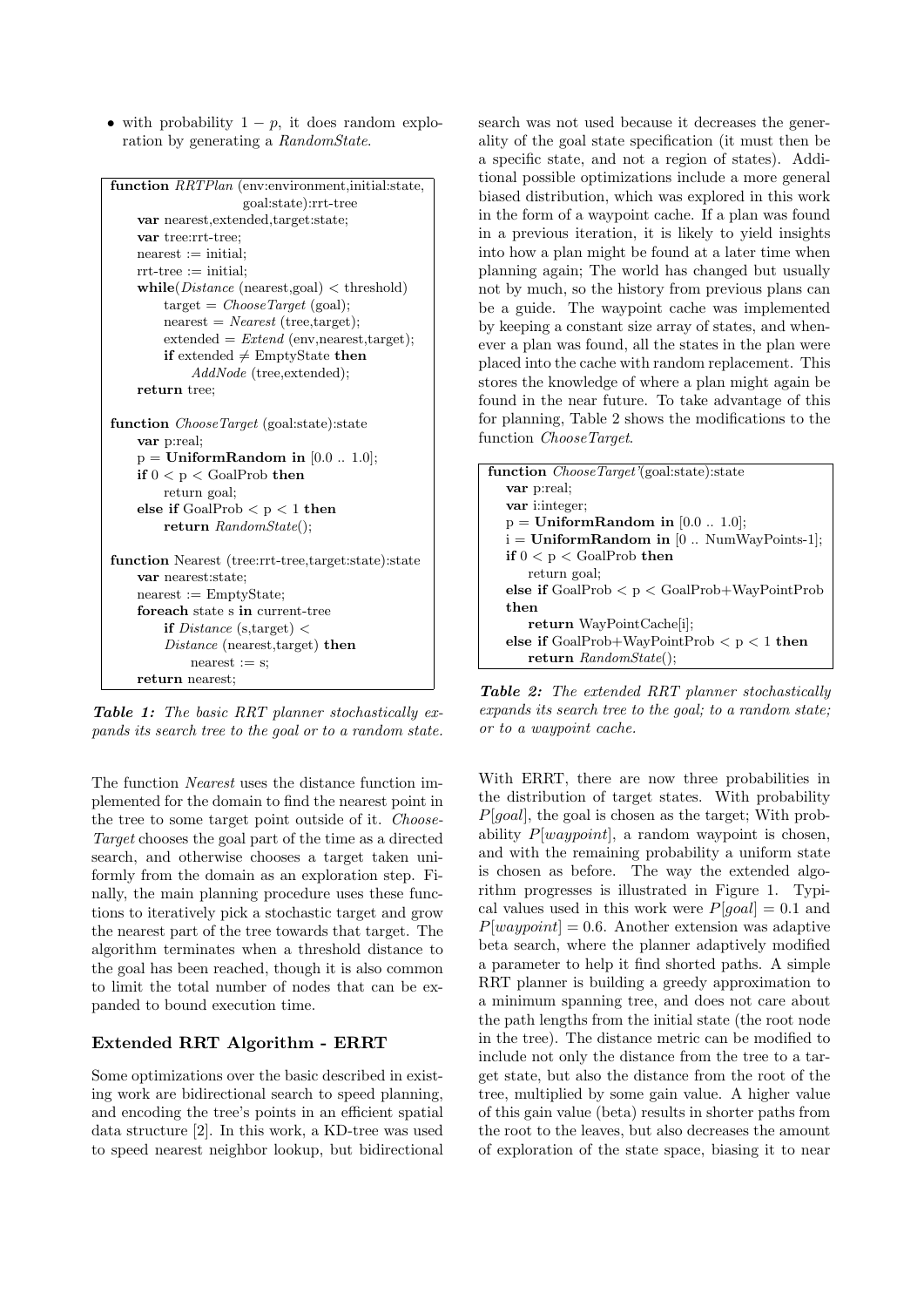

Figure 1: Extended RRT with a waypoint cache for efficient replanning.

the initial state in a "bushy" tree. A value of 1 for beta will always extend from the root node for any Euclidean metric in a continuous domain, while a value of 0 is equivalent to the original algorithm. The best value seems to vary with domain and even problem instance, and appears to be a steep tradeoff between finding an shorter plan and not finding one at all. However, with biased replanning, an adaptive mechanism can be used instead that seems to work quite well. When the planner starts, beta is set to 0. Then on successive replans, if the previous run found a plan, beta is incremented, and decremented otherwise. In addition the value is clipped to between 0 and 0.65. This adaptive bias schedule reflects the idea that a bad plan is better than no plan initially, and once a plan is in the cache and search is biased toward the waypoints, nudges the system to try to shorten the plan helping to improve it over successive runs.

#### Domain Implementations and Results

#### Simulation



Figure 2: An example from the simulation-based RRT planner, shown at two times during a run. The tree grows from the initial state. The best plan is shown in bold, and cached waypoints are shown as small black dots.

For previous work, we had developed an RRT simulation program. For this work, to test strategies for interleaved execution and learning, it was extended to not only plan but also move the initial state a step



**Figure 3:** The effect of waypoints. The lines shows the sorted planning times for 2670 plans with and without waypoints, sorted by time to show the cumulative performance distribution. The upper (red) line shows performance without waypoints, while the lower (blue) line shows performance with waypoints (Waypoints=50,  $p(Wa y point|=0.4)$ ).

along the plan at each iteration. An example run can be seen in figure 2. For a RoboCup like domain with 10 other obstacles, we found that expanding a constant number of nodes (N=500) and 50 waypoints worked fairly well, and would normally run in 20ms or less. The step size of the extensions was 8cm (the world is 320cm by 240cm). The goal was used as a target with  $P[goal] = 0.1$  and the waypoints were used with  $P[waypoint] = 0.4$ . The adaptive beta parameter was turned off in the final version, since waypoints appear to achieve most of the benefits of beta search without increasing the search time, although in future work we'd like to explore the relationship between the two. The waypoints qualitatively seemed to help get the agent out of difficult situations, since once it found a valid plan to take it out of some local minima or other oscillation point, it would be highly likely to find a similar plan again since the waypoints had such a high probability of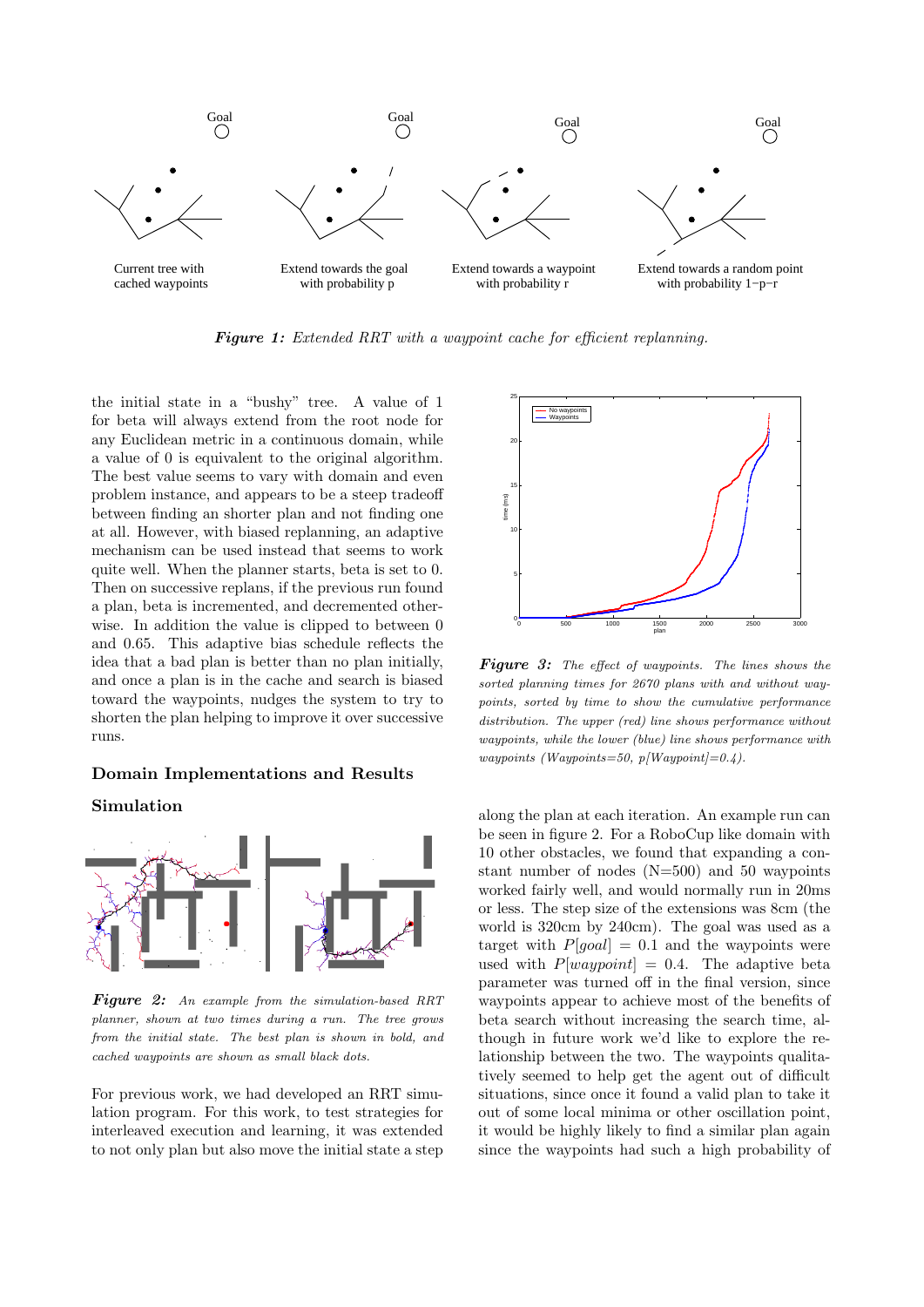being chosen as targets. This effect of waypoints on performance was examined in an experiment, and the results are shown in in Figure 3. Since the curves diverge at moderate difficulty, it appears that waypoints help speed planning by offering "hints" from previous solutions. When the problem becomes impossible or nearly impossible, neither performs well. This is what one would expect, because waypoints are only available when a solution was found in a previous iteration. Overall, he simulation appeared successful enough that we set out to adapt the system for a real robot, and to employ a KD-tree to speed up the nearest neighbor lookup step to further improve efficiency.

#### RoboCup F180 Robot Control



**Figure 4:** A robot (lower left) navigating through a field of static obstacles, using an RRT path planner. Color pictures and short movies are available at http://www.cs.cmu.edu/ jbruce/rrt.

For RoboCup F180 robot control, the system for must take the input from a vision system, reporting the position of all field objects detected from a fixed overhead camera, and send the output to a radio server which sends velocity commands to the robots that are being controlled. The path planning problem here is mainly to navigate quickly among other robots, while they also more around executing their own behaviors. As a simplification for data gathering, we first examined the more simple problem of running from one end of the field to the other, with static robots acting as obstacles in the field. In filling in the domain dependent metrics, we first tried metrics that maintained continuous positional and angular velocity, continuous positional velocity only, and fixed curvature only. None of these worked well, substantially increasing planning times to unacceptable levels or failing to find it at all within a reasonable number of node expansions (N=2000). All metrics were written in terms of time and timesteps so the planner would tend to optimize the time length of plans. Although this was a substantial setback, we could still fall back on the obviously physically incorrect model of no kinematic constraints whatsoever and fixed time step sizes, which had been shown to

work in simulation. The extension metric then became a model of a simple heuristic "goto-point" that had already been implemented for the robot.

The motivation for this heuristic approach, and perhaps an important lesson is the following: (1) in real-time domain, executing a bad plan immediately is often better than sitting still looking for a better one, and (2) no matter how bad the plan, the robot could follow it at some speed as long as there are no positional discontinuities. This worked reasonably, but the plans were hard to follow and often contained unnecessary motion. It did work however, and the robot was able to move at around  $0.8m/s$ , less that the  $1.2m/s$  that could safely be achieved by our pre-existing reactive obstacle avoidance system. The final optimization we made was the postprocess the plan, which helped greatly. After a path had been determined, the post processing iteratively tested replacing the head of the plan with a single straight path, and would keep trying more of the head of the plan until it would hit an obstacle. Not only did this smooth out the resulting plan, but the robot tended to go straight at the first "restricted" point, always trying to aim at the free space. This helped tremendously, allowing the robot to navigate at up to  $1.7m/s$ , performing better than any previous system we have used on our robots. Videos of the this system are available at the following address: http://www.cs.cmu.edu/ jbruce/rrt



Figure 5: Planning times vs. number of nodes expanded with and without a KD-tree for nearest neighbor lookup. The KD-tree improves performance, with the gap increasing with the number of nodes due to its expected complexity advantage  $(E[O(\log(n))]$  vs.  $E[O(n)]$  for the naive version).

The best combination of parameters that we were able to find, trading off physical performance and success with execution time was the following: 500 nodes, 200 waypoints,  $P[goal] = 0.1, P[waypoint] =$ 0.7, and a step size of  $1/15$ sec. To examine the efficiency gain from using a KD-tree, we ran the system